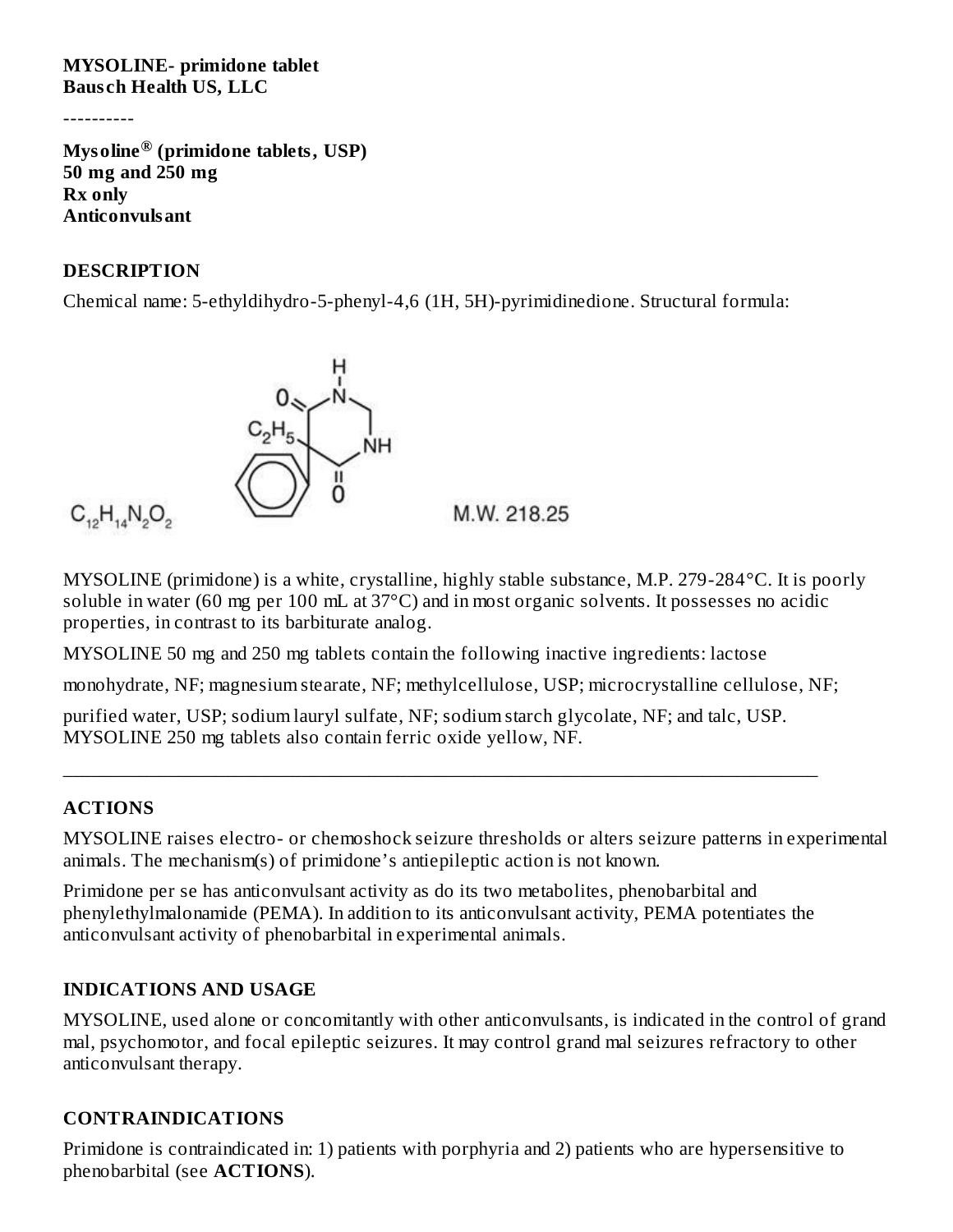# **WARNINGS**

The abrupt withdrawal of antiepileptic medication may precipitate status epilepticus. The therapeutic efficacy of a dosage regimen takes several weeks before it can be assessed.

#### **Suicidal Behavior and Ideation**

Antiepileptic drugs (AEDs), including MYSOLINE, increase the risk of suicidal thoughts or behavior in patients taking these drugs for any indication. Patients treated with any AED for any indication should be monitored for the emergence or worsening of depression, suicidal thoughts or behavior, and/or any unusual changes in mood or behavior.

Pooled analyses of 199 placebo-controlled clinical trials (mono- and adjunctive therapy) of 11 different AEDs showed that patients randomized to one of the AEDs had approximately twice the risk (adjusted Relative Risk 1.8, 95% Cl:1.2, 2.7) of suicidal thinking or behavior compared to patients randomized to placebo. In these trials, which had a median treatment duration of 12 weeks, the estimated incidence rate of suicidal behavior or ideation among 27,863 AED-treated patients was 0.43%, compared to 0.24% among 16,029 placebo-treated patients, representing an increase of approximately one case of suicidal thinking or behavior for every 530 patients treated. There were four suicides in drug-treated patients in the trials and none in placebo-treated patients, but the number is too small to allow any conclusion about drug effect on suicide.

The increased risk of suicidal thoughts or behavior with AEDs was observed as early as 1 week after starting drug treatment with AEDs and persisted for the duration of treatment assessed. Because most trials included in the analysis did not extend beyond 24 weeks, the risk of suicidal thoughts or behavior beyond 24 weeks could not be assessed.

The risk of suicidal thoughts or behavior was generally consistent among drugs in the data analyzed. The finding of increased risk with AEDs of varying mechanisms of action and across a range of indications suggests that the risk applies to all AEDs used for any indication. The risk did not vary substantially by age (5 to 100 years) in the clinical trials analyzed.

Table 1 shows absolute and relative risk by indication for all evaluated AEDs.

| <b>Indication</b> | <b>Placebo</b><br><b>Patients with</b><br><b>Events Per</b><br><b>1000 Patients</b> | <b>Drug Patients</b><br>with Events<br><b>Per 1000</b><br><b>Patients</b> | <b>Relative Risk:</b><br>Incidence<br>of Events in<br><b>Drug Patients/</b><br><b>Incidence</b><br>in Placebo<br><b>Patients</b> | <b>Risk</b><br>Difference:<br><b>Additional</b><br><b>Drug Patients</b><br>with Events<br><b>Per 1000</b><br><b>Patients</b> |
|-------------------|-------------------------------------------------------------------------------------|---------------------------------------------------------------------------|----------------------------------------------------------------------------------------------------------------------------------|------------------------------------------------------------------------------------------------------------------------------|
| Epilepsy          | $1.0\,$                                                                             | 3.4                                                                       | 3.5                                                                                                                              | 2.4                                                                                                                          |
| Psychiatric       | 5.7                                                                                 | 8.5                                                                       | 1.5                                                                                                                              | 2.9                                                                                                                          |
| Other             | 1.0                                                                                 | 1.8                                                                       | 1.9                                                                                                                              | 0.9                                                                                                                          |
| Total             | 2.4                                                                                 | 4.3                                                                       | 1.8                                                                                                                              | 1.9                                                                                                                          |

**Table 1: Risk by indication for antiepileptic drugs in the pooled analysis**

The relative risk for suicidal thoughts or behavior was higher in clinical trials for epilepsy than in clinical trials for psychiatric or other conditions, but the absolute risk differences were similar for the epilepsy and psychiatric indications.

Anyone considering prescribing MYSOLINE or any other AED must balance the risk of suicidal thoughts or behavior with the risk of untreated illness. Epilepsy and many other illnesses for which AEDs are prescribed are themselves associated with morbidity and mortality and an increased risk of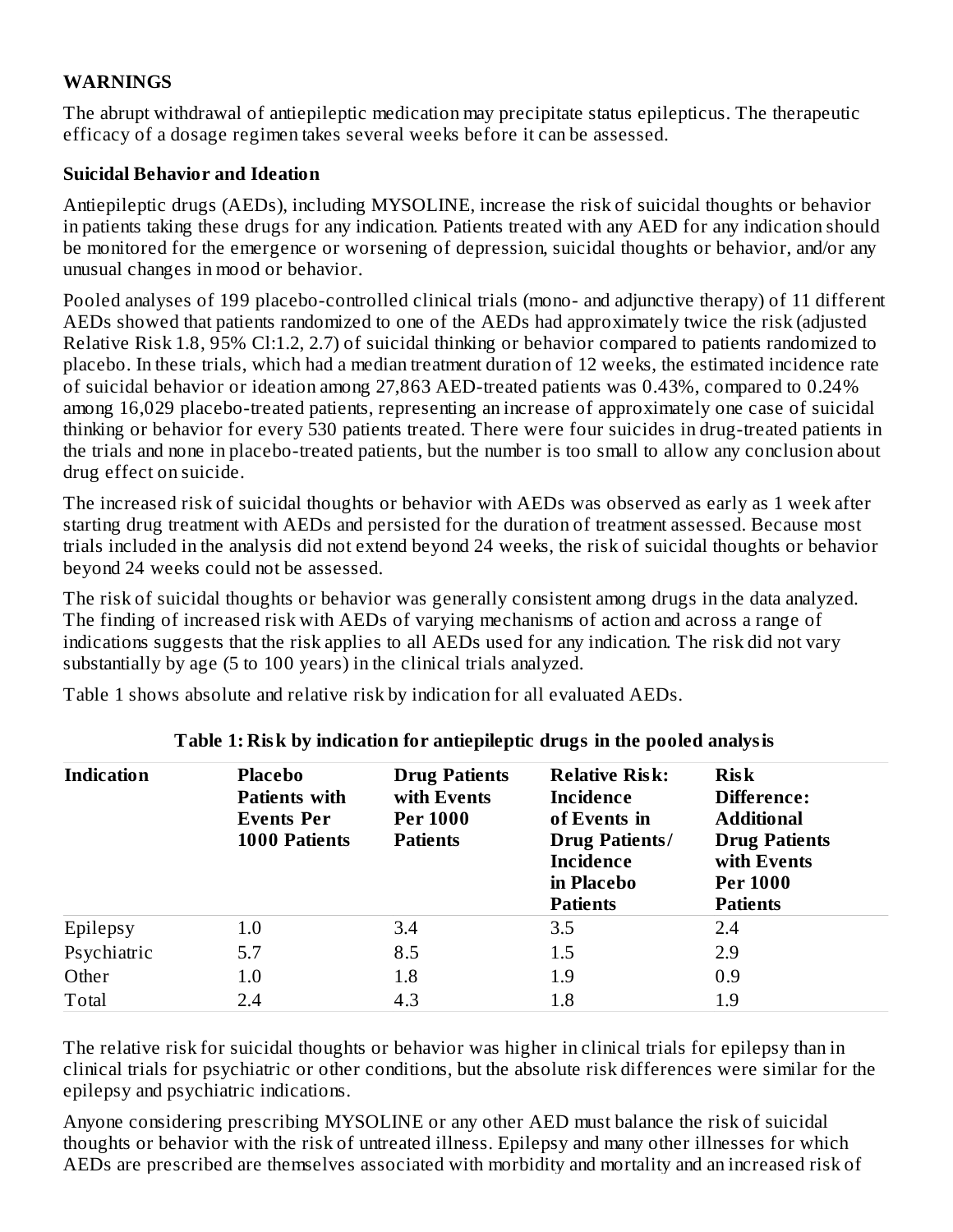suicidal thoughts and behavior. Should suicidal thoughts and behavior emerge during treatment, the prescriber needs to consider whether the emergence of these symptoms in any given patient may be related to the illness being treated.

Patients, their caregivers, and families should be informed that AEDs increase the risk of suicidal thoughts and behavior and should be advised of the need to be alert for the emergence or worsening of the signs and symptoms of depression, any unusual changes in mood or behavior, or the emergence of suicidal thoughts, behavior, or thoughts about self-harm. Behaviors of concern should be reported immediately to healthcare providers.

# **Pregnancy**

To provide information regarding the effects of in utero exposure to MYSOLINE, physicians are advised to recommend that pregnant patients taking MYSOLINE enroll in the North American Antiepileptic Drug (NAAED) Pregnancy Registry. This can be done by calling the toll-free number 1- 888-233-2334, and must be done by patients themselves. Information on the registry can also be found at the website http://www.aedpregnancyregistry.org/.

The effects of MYSOLINE in human pregnancy and nursing infants are unknown.

Recent reports suggest an association between the use of anticonvulsant drugs by women with epilepsy and an elevated incidence of birth defects in children born to these women. Data are more extensive with respect to diphenylhydantoin and phenobarbital, but these are also the most commonly prescribed anticonvulsants; less systematic or anecdotal reports suggest a possible similar association with the use of all known anticonvulsant drugs.

The reports suggesting an elevated incidence of birth defects in children of drug-treated epileptic women cannot be regarded as adequate to prove a definite cause-and-effect relationship.

There are intrinsic methodologic problems in obtaining adequate data on drug teratogenicity in humans; the possibility also exists that other factors leading to birth defects, e.g., genetic factors or the epileptic condition itself, may be more important than drug therapy. The great majority of mothers on anticonvulsant medication deliver normal infants. It is important to note that anticonvulsant drugs should not be discontinued in patients in whom the drug is administered to prevent major seizures because of the strong possibility of precipitating status epilepticus with attendant hypoxia and threat to life. In individual cases where the severity and frequency of the seizure disorders are such that the removal of medication does not pose a serious threat to the patient, discontinuation of the drug may be considered prior to and during pregnancy, although it cannot be said with any confidence that even minor seizures do not pose some hazard to the developing embryo or fetus.

The prescribing physician will wish to weigh these considerations in treating or counseling epileptic women of childbearing potential. Neonatal hemorrhage, with a coagulation defect resembling vitamin K deficiency, has been described in newborns whose mothers were taking primidone and other anticonvulsants. Pregnant women under anticonvulsant therapy should receive prophylactic vitamin K1 therapy for 1 month prior to, and during, delivery.

# **PRECAUTIONS**

The total daily dosage should not exceed 2 g. Since MYSOLINE therapy generally extends over prolonged periods, a complete blood count and a sequential multiple analysis-12 (SMA-12) test should be made every 6 months.

# **Nursing Mothers**

There is evidence in mothers treated with primidone that the drug appears in breast milk in substantial quantities. Since tests for the presence of primidone in biological fluids are too complex to be carried out in the average clinical laboratory, it is suggested that the presence of undue somnolence and drowsiness in nursing newborns of MYSOLINE-treated mothers be taken as an indication that nursing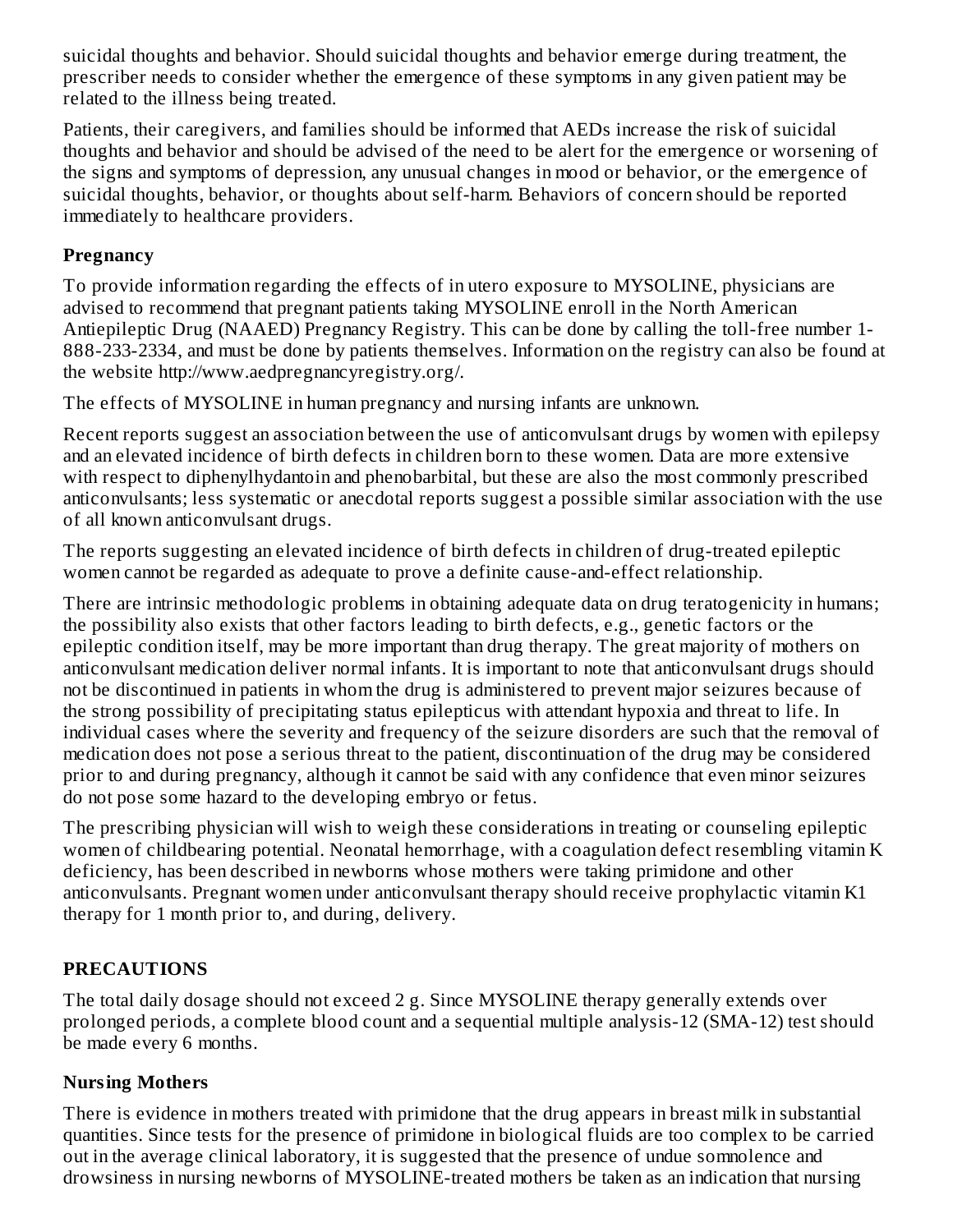# **Information for Patients**

# *Suicidal Thoughts and Behavior*

Patients, their caregivers, and families should be counseled that AEDs, including MYSOLINE, may increase the risk of suicidal thoughts and behavior and should be advised of the need to be alert for the emergence or worsening of symptoms of depression, any unusual changes in mood or behavior, or the emergence of suicidal thoughts, behavior, or thoughts about self-harm. Behaviors of concern should be reported immediately to healthcare providers.

# *Pregnancy*

Patients should be encouraged to enroll in the NAAED Pregnancy Registry if they become pregnant. This registry is collecting information about the safety of antiepileptic drugs during pregnancy. To enroll, patients can call the toll-free number 1-888-233-2334 (see **WARNINGS, Pregnancy**). Please refer to the MYSOLINE Medication Guide provided with the product for more information.

# **ADVERSE REACTIONS**

The most frequently occurring early side effects are ataxia and vertigo. These tend to disappear with continued therapy, or with reduction of initial dosage. Occasionally, the following have been reported: nausea, anorexia, vomiting, fatigue, hyperirritability, emotional disturbances, sexual impotency, diplopia, nystagmus, drowsiness, and morbilliform skin eruptions. Granulocytopenia, agranulocytosis, and red-cell hypoplasia and aplasia, have been reported rarely. These and, occasionally, other persistent or severe side effects may necessitate withdrawal of the drug. Megaloblastic anemia may occur as a rare idiosyncrasy to MYSOLINE and to other anticonvulsants. The anemia responds to folic acid without necessity of discontinuing medication.

# **To report SUSPECTED ADVERSE REACTIONS, contact Baus ch Health US, LLC at 1-800- 321-4576 or FDA at 1-800-FDA-1088 or www.fda.gov/medwatch.**

# **DOSAGE AND ADMINISTRATION**

# **Usual Dosage**

Patients 8 years of age and older who have received no previous treatment may be started on MYSOLINE according to the following regimen using either 50 mg or scored 250 mg MYSOLINE tablets:

Days 1 to 3: 100 to 125 mg at bedtime. Days 4 to 6: 100 to 125 mg twice a day. Days 7 to 9: 100 to 125 mg three times a day.

Day 10 to maintenance: 250 mg three times a day.

For most adults and children 8 years of age and over, the usual maintenance dosage is three to four 250 mg MYSOLINE tablets in divided doses (250 mg three times a day or four times a day). If required, an increase to five or six 250 mg tablets daily may be made, but daily doses should not exceed 500 mg four times a day.

Dosage should be individualized to provide maximum benefit. In some cases, serum blood level determinations of primidone may be necessary for optimal dosage adjustment. The clinically effective serum level for primidone is between 5 to 12 mcg/mL.

|     | <b>INITIAL: ADULTS AND CHILDREN OVER 8</b>           |  |  |  |
|-----|------------------------------------------------------|--|--|--|
|     | KEY: $\cdot$ =50 mg tablet; $\bullet$ =250 mg tablet |  |  |  |
| DAY |                                                      |  |  |  |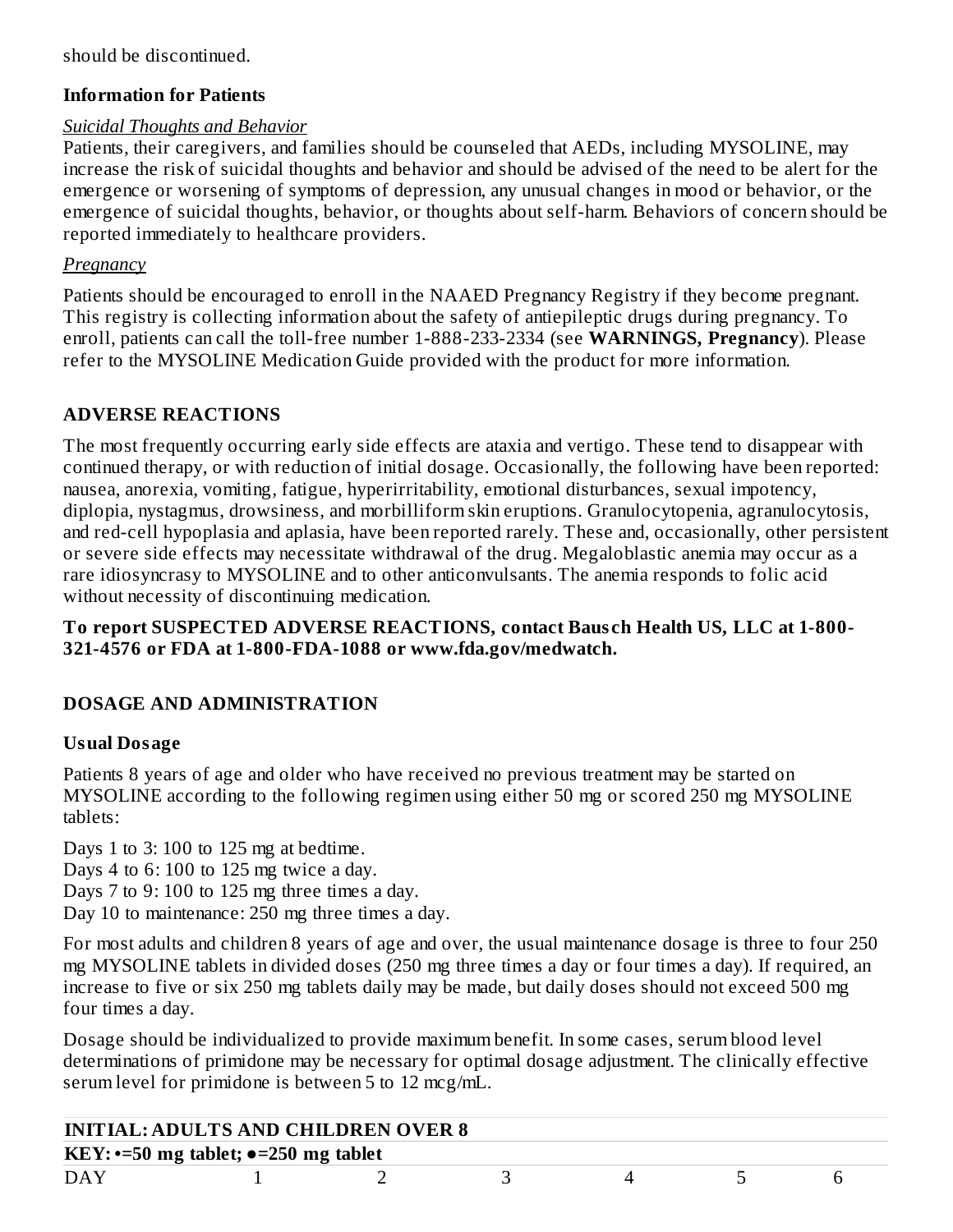| AM               |                  |                  |                  | $\bullet\bullet$ | $\bullet\bullet$ | $\bullet\bullet$         |
|------------------|------------------|------------------|------------------|------------------|------------------|--------------------------|
| <b>NOON</b>      |                  |                  |                  |                  |                  |                          |
| PM               | $\bullet\bullet$ | $\bullet\bullet$ | $\bullet\bullet$ | $\bullet\bullet$ | $\bullet\bullet$ | $\bullet\bullet$         |
| $\overline{DAY}$ | −                |                  |                  | 10               |                  |                          |
| AM               | $\bullet\bullet$ | $\bullet\bullet$ | $\bullet\bullet$ |                  |                  |                          |
| <b>NOON</b>      | $\bullet\bullet$ | $\bullet\bullet$ | $\bullet\bullet$ |                  |                  | Adjust to<br>Maintenance |
| <b>PM</b>        | $\bullet\bullet$ | $\bullet\bullet$ | $\bullet\bullet$ |                  |                  |                          |

#### **Patients Already Receiving Other Anticonvulsants**

MYSOLINE should be started at 100 to 125 mg at bedtime and gradually increased to maintenance level as the other drug is gradually decreased. This regimen should be continued until satisfactory dosage level is achieved for the combination, or the other medication is completely withdrawn. When therapy with MYSOLINE alone is the objective, the transition from concomitant therapy should not be completed in less than 2 weeks.

# **Pediatric Dosage**

For children under 8 years of age, the following regimen may be used:

Days 1 to 3: 50 mg at bedtime.

Days 4 to 6: 50 mg twice a day.

Days 7 to 9: 100 mg twice a day.

Day 10 to maintenance: 125 mg three times a day to 250 mg three times a day.

For children under 8 years of age, the usual maintenance dosage is 125 to 250 mg three times daily or, 10 to 25 mg/kg/day in divided doses.

# **HOW SUPPLIED**

# **MYSOLINE Tablets**

Modified square, flat faced, beveled edge, compressed light yellow color tablet. One face is debossed (impressed) with "MYSOLINE" and "250" that are divided by a debossed bisect line. The opposite side is embossed with the letter "M", in bottles of 100 (NDC 66490-691-10).

Modified square, flat faced, beveled edge, compressed white color tablet. One face is debossed (impressed) with "MYSOLINE" and "50" that are divided by a debossed bisect line. The opposite side is embossed with the letter "M", in bottles of 100 (NDC 66490-690-10).

# **Storage**

**Store at 20° to 25°C (68° to 77°F) [s ee USP Controlled Room Temperature].**

# **Dispens e in a tight, light-resistant container with a child-resistant closure.**

#### **Distributed by:** Bausch Health US, LLC Bridgewater, NJ 08807 USA

# **Manufactured by:**

Bausch Health Companies Inc. Steinbach, MB R5G 1Z7, Canada

MYSOLINE is a trademark of Bausch Health Companies Inc. or its affiliates.

© 2020 Bausch Health Companies Inc. or its affiliates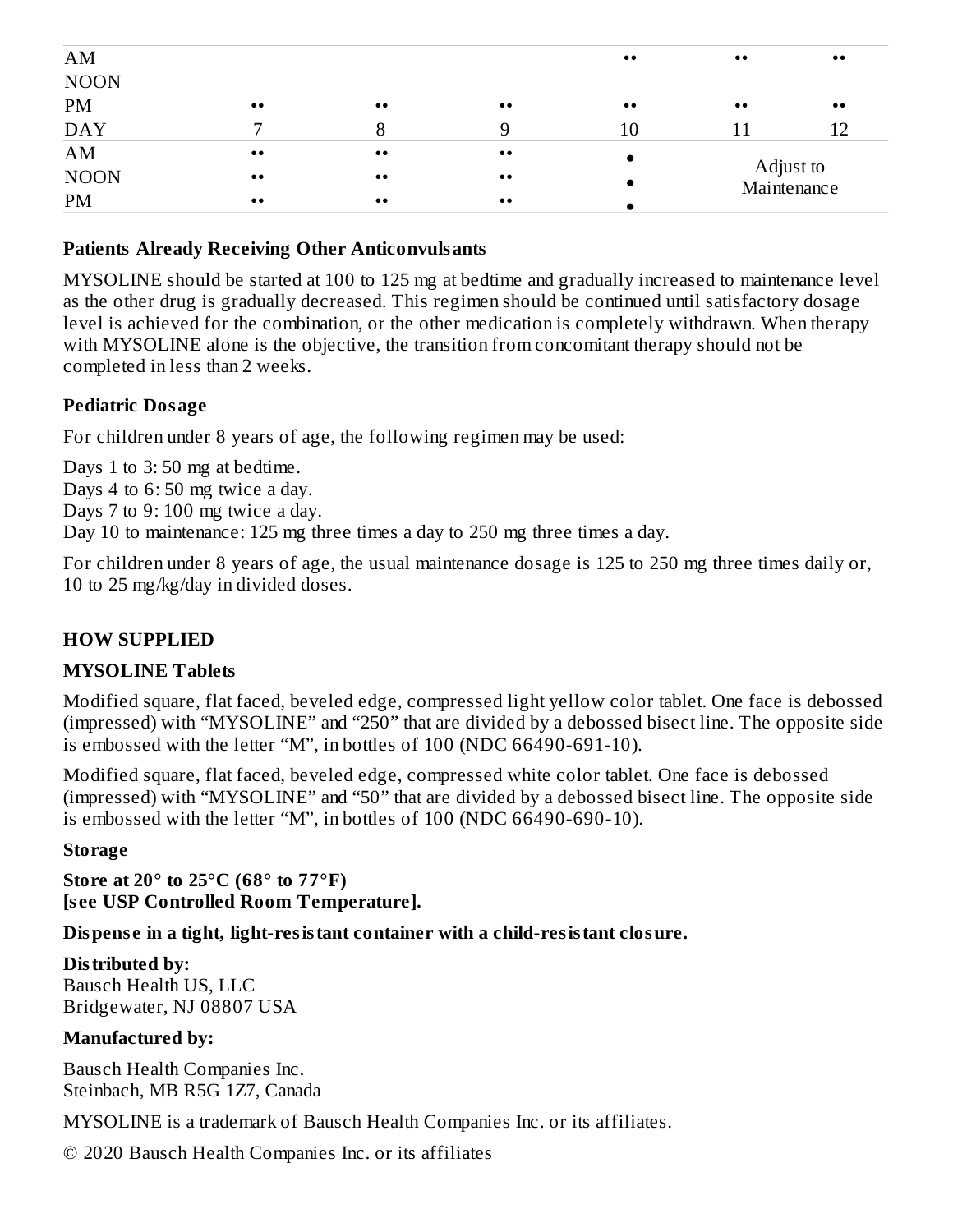Rev. 07/2020 9648502 20002938

# **MEDICATION GUIDE**

#### **MYSOLINE (My-so-lean) (primidone tablets, USP), 50 mg and 250 mg**

Read this Medication Guide before you start taking MYSOLINE and each time you get a refill. There may be new information. This information does not take the place of talking to your healthcare provider about your medical condition or treatment.

#### **What is the most important information I should know about MYSOLINE?**

**Like other antiepileptic drugs, MYSOLINE may caus e suicidal thoughts or actions in a very small number of people, about 1 in 500.**

#### **Call a healthcare provider right away if you have any of thes e symptoms, especially if they are new, wors e, or worry you:**

- thoughts about suicide or dying
- attempts to commit suicide
- new or worsening depression
- new or worsening anxiety
- feeling agitated or restless
- panic attacks
- trouble sleeping (insomnia)
- new or worsening irritability
- acting aggressive, being angry, or violent
- acting on dangerous impulses
- an extreme increase in activity and talking (mania)
- other unusual changes in behavior or mood

# **Do not stop taking MYSOLINE without first talking to a healthcare provider.**

• Stopping MYSOLINE suddenly can cause serious problems. Stopping a seizure medicine suddenly in a patient who has epilepsy can cause seizures that will not stop (status epilepticus).

Suicidal thoughts or actions can be caused by things other than medicines. If you have suicidal thoughts or actions, your healthcare provider may check for other causes.

#### **How can I watch for early symptoms of suicidal thoughts and actions?**

- Pay attention to any changes, especially sudden changes, in mood, behaviors, thoughts, or feelings.
- Keep all follow-up visits with your healthcare provider as scheduled.
- Call your healthcare provider between visits as needed, especially if you are worried about symptoms.

# **What is MYSOLINE?**

MYSOLINE is a prescription medicine used alone or with other medicines to treat people with:

• generalized tonic-clonic (grand mal) seizures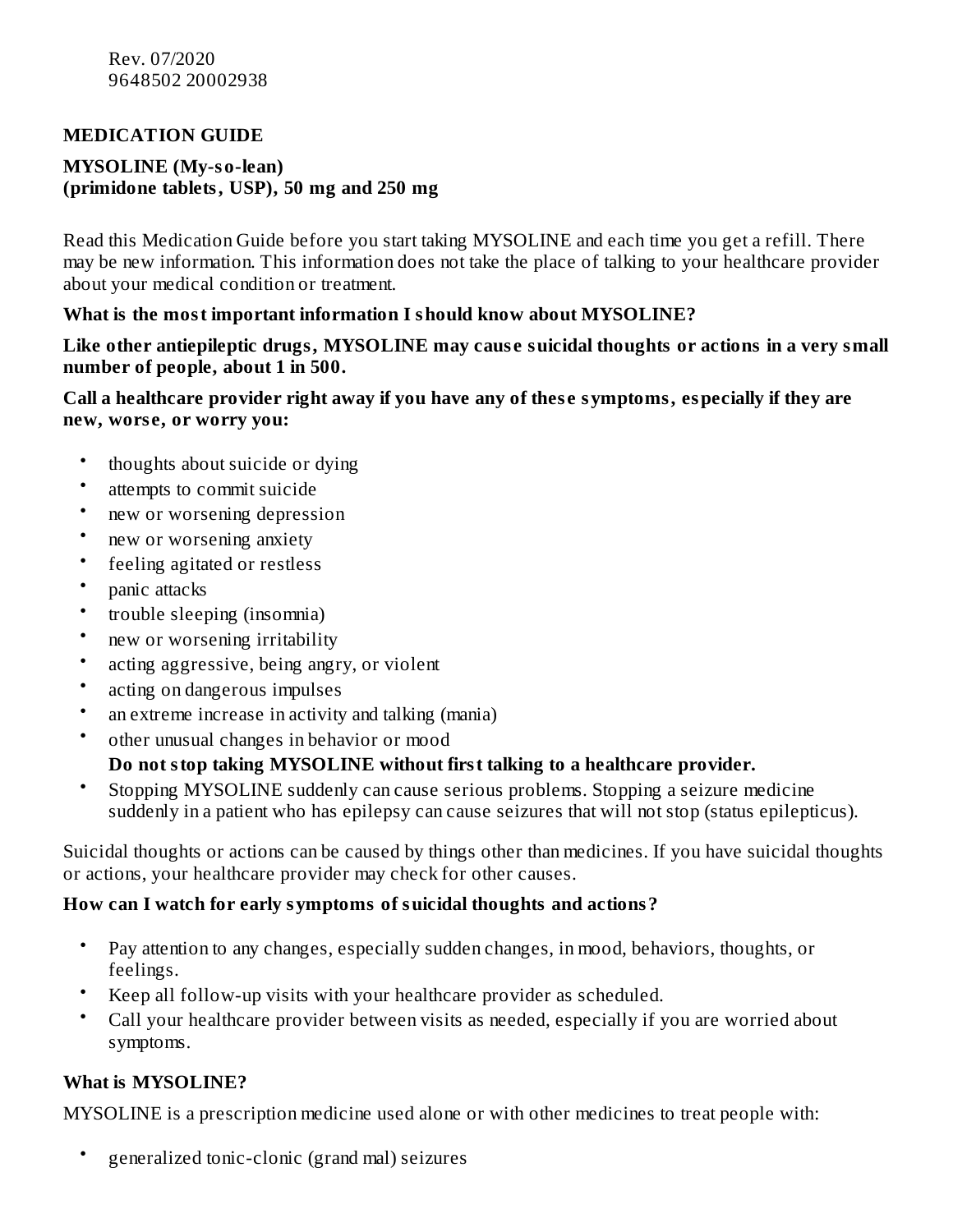- complex partial (psychomotor) seizures
- partial (focal) epileptic seizures

# **Who should not take MYSOLINE?**

Do not take MYSOLINE if you:

- have a genetic disorder called porphyria
- are allergic to phenobarbital

# **What should I tell my healthcare provider before taking MYSOLINE?**

Before you take MYSOLINE, tell your healthcare provider if you:

- have or have had depression, mood problems, or suicidal thoughts or behavior
- have any other medical conditions
- are pregnant or planning to become pregnant. MYSOLINE may harm your unborn baby. Tell your healthcare provider right away if you become pregnant while taking MYSOLINE. You and your healthcare provider will decide if you should take MYSOLINE while you are pregnant.
	- o If you become pregnant while taking MYSOLINE, talk to your healthcare provider about registering with the North American Antiepileptic Drug (NAAED) Pregnancy Registry. You can enroll in this registry by calling 1-888-233-2334. The purpose of this registry is to collect information about the safety of antiepileptic drugs during pregnancy.
- are breastfeeding or plan to breastfeed. MYSOLINE can pass into breast milk. Talk to your healthcare provider about the best way to feed your baby if you take MYSOLINE.

**Tell your healthcare provider about all the medicines you take,** including prescription and nonprescription medicines, vitamins, and herbal supplements. Taking MYSOLINE with certain other medicines can cause side effects or affect how well they work. Do not start or stop other medicines without talking to your healthcare provider.

Know the medicines you take. Keep a list of them and show it to your healthcare provider and pharmacist each time you get a new medicine.

# **How should I take MYSOLINE?**

Take MYSOLINE exactly as prescribed. Your healthcare provider will tell you how much MYSOLINE to take and when to take it.

- Your healthcare provider may change your dose. Do not change your dose without talking to your healthcare provider.
- Do not stop taking MYSOLINE without first talking to your healthcare provider. Stopping MYSOLINE suddenly can cause serious problems.
- If you take too much MYSOLINE, call your healthcare provider or local Poison Control Center right away.

# **What should I avoid while taking MYSOLINE?**

- MYSOLINE can make you sleepy or dizzy. Do not drink alcohol or take other drugs that make you sleepy or dizzy while taking MYSOLINE without first discussing this with your healthcare provider. Taking MYSOLINE with alcohol or drugs that cause sleepiness or dizziness may make your sleepiness or dizziness worse.
- Do not drive, operate heavy machinery, or do other dangerous activities until you know how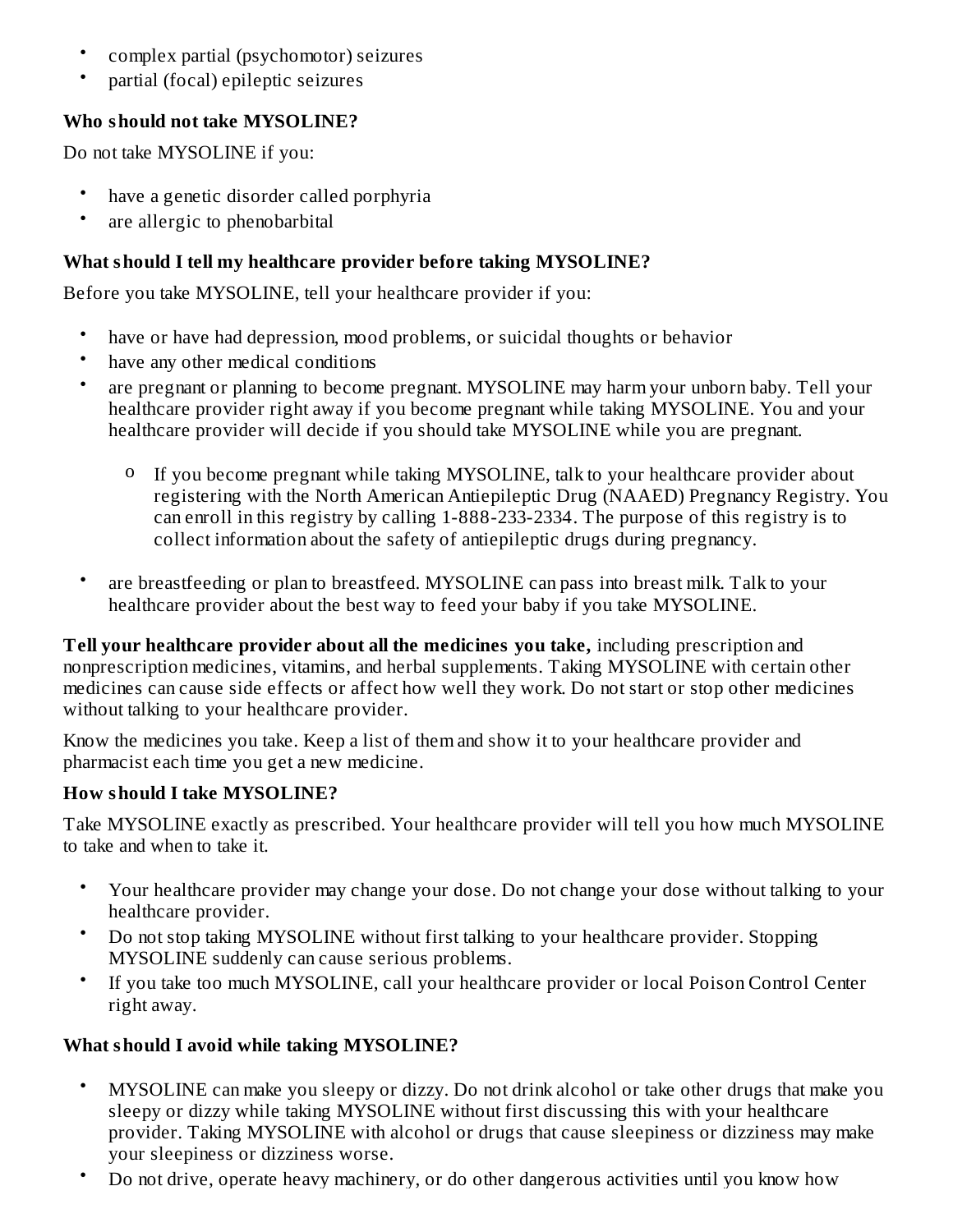Do not drive, operate heavy machinery, or do other dangerous activities until you know how MYSOLINE affects you. MYSOLINE can slow your thinking and motor skills.

# **What are the possible side effects of MYSOLINE?**

# **See "What is the most important information I should know about MYSOLINE?"**

MYSOLINE may cause other serious side effects including:

- Sleepiness that can be severe, especially when you first start taking MYSOLINE.
- MYSOLINE may rarely cause blood problems. Symptoms may include:
	- o fever, swollen glands, or sore throat that come and go or do not go away
	- o frequent infections or an infection that does not go away
	- o tiredness
	- o shortness of breath
- MYSOLINE may rarely cause allergic reactions. Symptoms may include:
	- o skin rash
	- o hives
	- o sores in your mouth
	- o blistering or peeling skin

The most common side effects of MYSOLINE include:

- problems with walking and moving
- feelings of dizziness, spinning, or swaying (vertigo)

These are not all the possible side effects of MYSOLINE. For more information, ask your healthcare provider or pharmacist.

Tell your healthcare provider if you have any side effect that bothers you or that does not go away.

#### **Call your doctor for medical advice about side effects. You may report side effects to FDA at 1- 800-FDA-1088.**

# **How should I store MYSOLINE?**

Store MYSOLINE at room temperature between 68° to 77°F (20° to 25°C) in a tight, light-resistant container.

# **Keep MYSOLINE and all medicines out of reach of children.**

# **General Information about MYSOLINE**

Medicines are sometimes prescribed for purposes other than those listed in a Medication Guide. Do not use MYSOLINE for a condition for which it was not prescribed. Do not give MYSOLINE to other people, even if they have the same symptoms that you have. It may harm them.

This Medication Guide summarizes the most important information about MYSOLINE. If you would like more information, talk with your healthcare provider. You can ask your pharmacist or healthcare provider for information about MYSOLINE that is written for health professionals.

For more information, go to www.bauschhealth.com or call 1-800-321-4576.

# **What are the ingredients in MYSOLINE?**

Active Ingredient: primidone, USP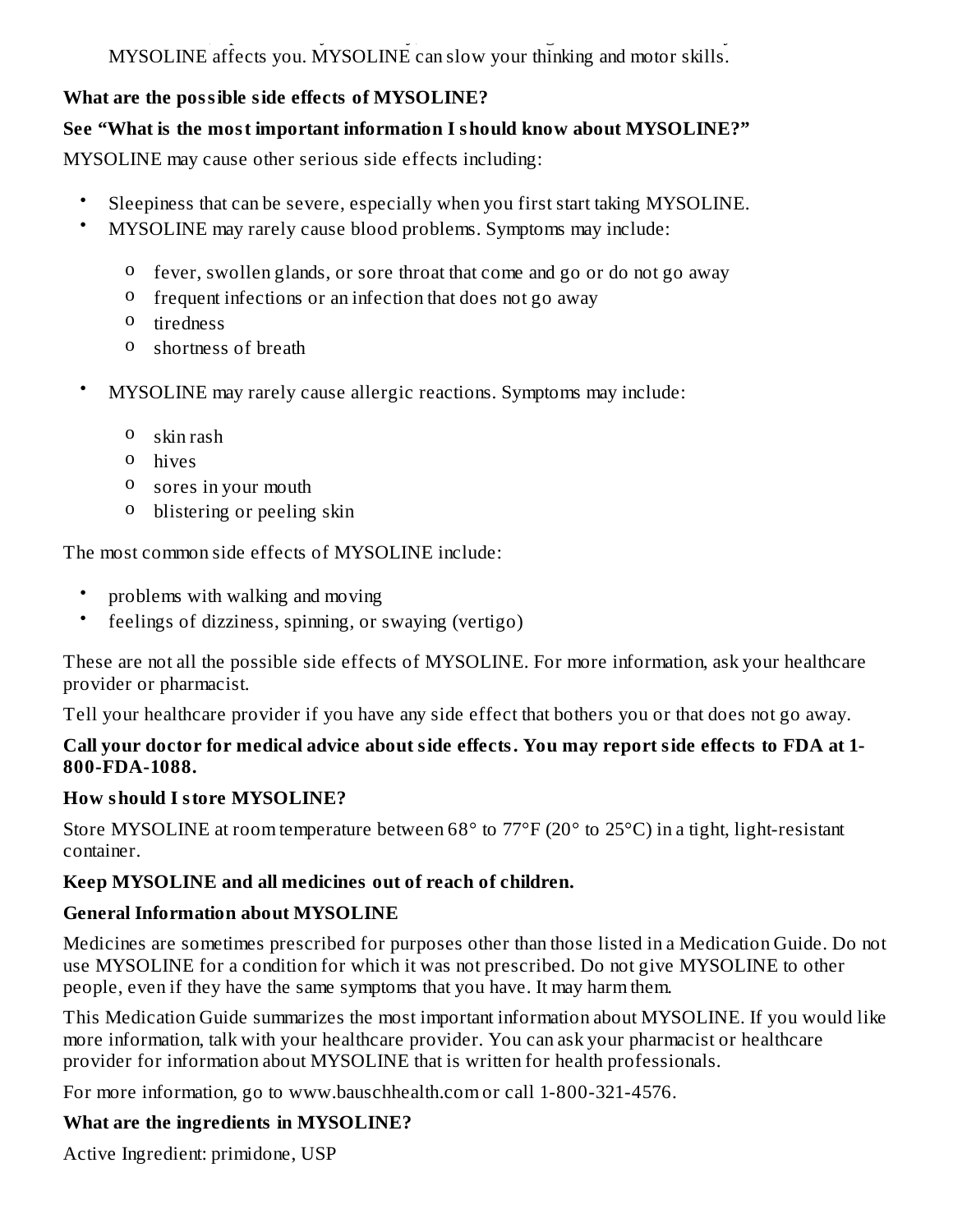Inactive Ingredients: lactose monohydrate, NF; magnesium stearate, NF; methylcellulose, USP; microcrystalline cellulose, NF; purified water, USP; sodium lauryl sulfate, NF; sodium starch glycolate, NF; and talc, USP. MYSOLINE 250 mg tablets also contain ferric oxide yellow, NF.

#### **Distributed by:**

Bausch Health US, LLC Bridgewater, NJ 08807 USA

#### **Manufactured by:**

Bausch Health Companies Inc. Steinbach, MB R5G 1Z7, Canada

MYSOLINE is a trademark of Bausch Health Companies Inc. or its affiliates.

© 2020 Bausch Health Companies Inc. or its affiliates

This Medication Guide has been approved by the U.S. Food and Drug Administration.

Rev. 07/2020

9648502 20002938

# **PRINCIPAL DISPLAY PANEL - 250 mg Tablet Bottle Label**

**NDC** 66490-691-10

#### **Rx Only**

**Mysoline ®**(primidone tablets, USP)

# **250 mg**

# **100 Tablets**

Each tablet contains 250 mg of primidone, USP

**PHARMACIST: Dispens e the accompanying Medication Guide to each patient.**

**BAUSCH Health**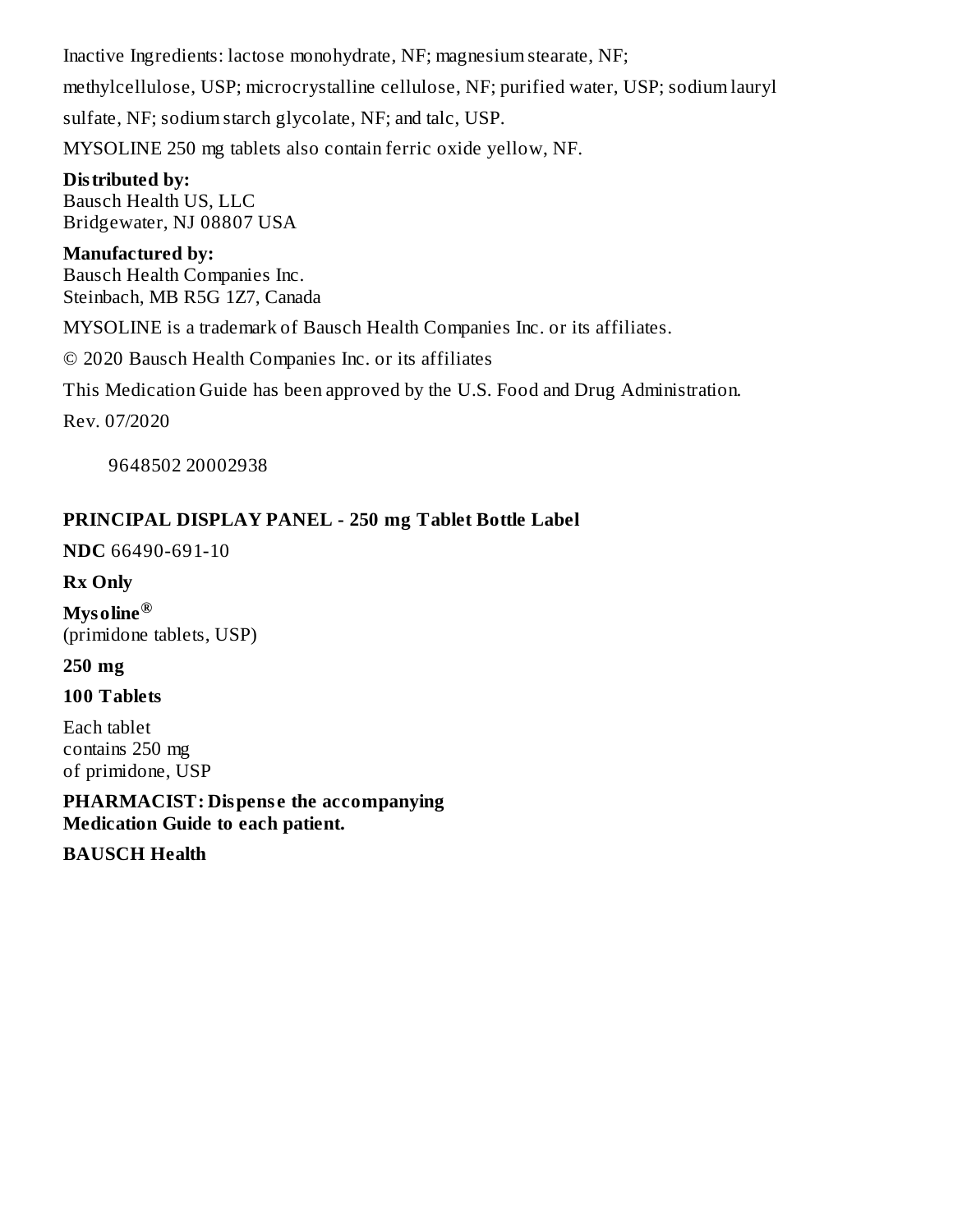

# **PRINCIPAL DISPLAY PANEL - 50 mg Tablet Bottle Label**

**NDC** 66490-690-10

#### **Rx Only**

**Mysoline ®**(primidone tablets, USP)

#### **50 mg 100 Tablets**

Each tablet contains 50 mg of primidone, USP

**PHARMACIST: Dispens e the accompanying Medication Guide to each patient.**

# **BAUSCH Health**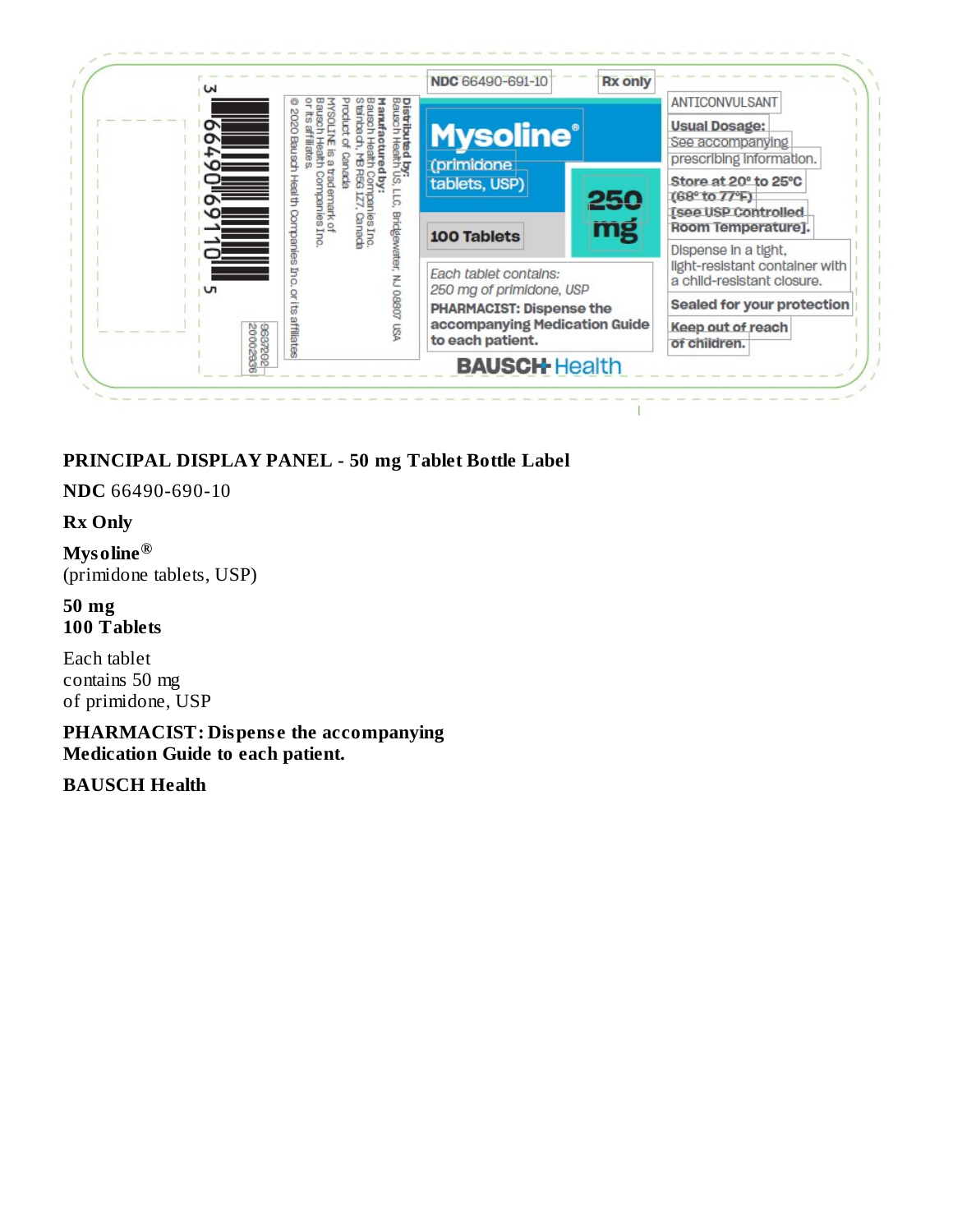

| <b>MYSOLINE</b>                                            |                                                                |                                                      |                        |  |               |  |               |
|------------------------------------------------------------|----------------------------------------------------------------|------------------------------------------------------|------------------------|--|---------------|--|---------------|
| primidone tablet                                           |                                                                |                                                      |                        |  |               |  |               |
|                                                            |                                                                |                                                      |                        |  |               |  |               |
| <b>Product Information</b>                                 |                                                                |                                                      |                        |  |               |  |               |
| Product Type                                               |                                                                | <b>HUMAN PRESCRIPTION DRUG</b><br>Item Code (Source) |                        |  |               |  | NDC:66490-690 |
| <b>Route of Administration</b>                             |                                                                | ORAL                                                 |                        |  |               |  |               |
|                                                            |                                                                |                                                      |                        |  |               |  |               |
|                                                            |                                                                |                                                      |                        |  |               |  |               |
| <b>Active Ingredient/Active Moiety</b>                     |                                                                |                                                      |                        |  |               |  |               |
|                                                            | <b>Ingredient Name</b><br><b>Basis of Strength</b><br>Strength |                                                      |                        |  |               |  |               |
| Primidone (UNII: 13AFD7670Q) (Primidone - UNII:13AFD7670Q) |                                                                |                                                      |                        |  | Primido ne    |  | 50 mg         |
|                                                            |                                                                |                                                      |                        |  |               |  |               |
| <b>Inactive Ingredients</b>                                |                                                                |                                                      |                        |  |               |  |               |
|                                                            |                                                                |                                                      | <b>Ingredient Name</b> |  |               |  | Strength      |
| lactose Monohydrate (UNII: EWQ57Q8I5X)                     |                                                                |                                                      |                        |  |               |  |               |
| Magnesium stearate (UNII: 70097M6I30)                      |                                                                |                                                      |                        |  |               |  |               |
| WATER (UNII: 059QF0KO0R)                                   |                                                                |                                                      |                        |  |               |  |               |
| sodium lauryl sulfate (UNII: 368GB5141J)                   |                                                                |                                                      |                        |  |               |  |               |
| sodium starch glycolate type a potato (UNII: 5856J3G2A2)   |                                                                |                                                      |                        |  |               |  |               |
| talc (UNII: 7SEV7J4R1U)                                    |                                                                |                                                      |                        |  |               |  |               |
| METHYLCELLULOSE (15 MPA.S) (UNII: NPU9M2E6L8)              |                                                                |                                                      |                        |  |               |  |               |
| MICRO CRYSTALLINE CELLULO SE (UNII: OP1R32D61U)            |                                                                |                                                      |                        |  |               |  |               |
|                                                            |                                                                |                                                      |                        |  |               |  |               |
| <b>Product Characteristics</b>                             |                                                                |                                                      |                        |  |               |  |               |
| Color                                                      | <b>WHITE</b>                                                   |                                                      | <b>Score</b>           |  | 2 pieces      |  |               |
| <b>Shape</b>                                               | SQUARE                                                         |                                                      | <b>Size</b>            |  | 6mm           |  |               |
| Flavor                                                     |                                                                |                                                      | <b>Imprint Code</b>    |  | MYSOLINE;50;M |  |               |
| <b>Contains</b>                                            |                                                                |                                                      |                        |  |               |  |               |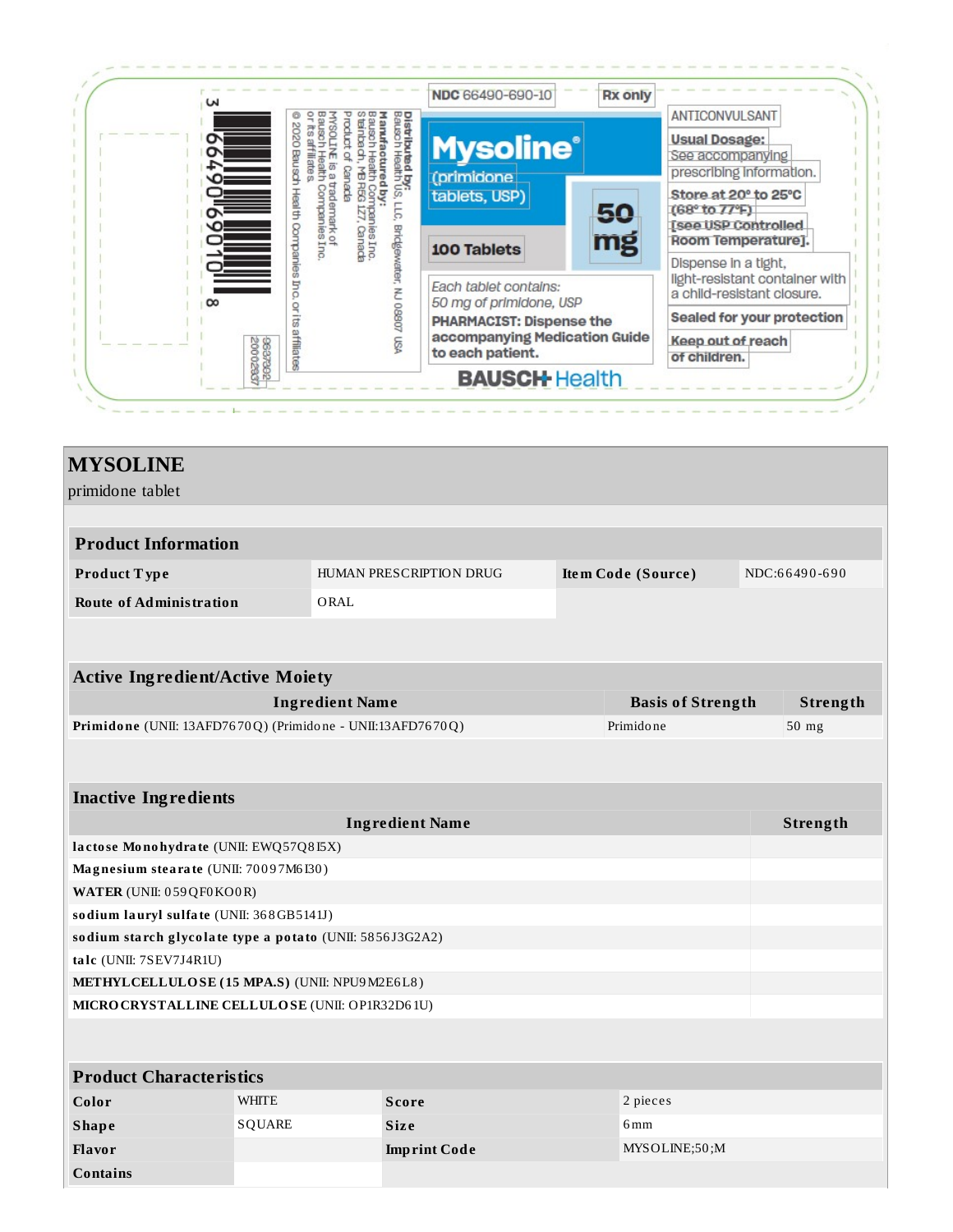| Packaging                                                                                                   |                                                                            |                                                            |      |                                         |                          |  |                           |
|-------------------------------------------------------------------------------------------------------------|----------------------------------------------------------------------------|------------------------------------------------------------|------|-----------------------------------------|--------------------------|--|---------------------------|
| <b>Item Code</b><br>#                                                                                       |                                                                            | <b>Package Description</b>                                 |      | Marketing Start Date Marketing End Date |                          |  |                           |
|                                                                                                             | $1$ NDC:66490-690-10<br>100 in 1 BOTTLE; Type 0: Not a Combination Product |                                                            |      |                                         |                          |  |                           |
|                                                                                                             |                                                                            |                                                            |      |                                         |                          |  |                           |
| <b>Marketing Information</b>                                                                                |                                                                            |                                                            |      |                                         |                          |  |                           |
| <b>Marketing Category</b><br><b>Application Number or Monograph Citation</b><br><b>Marketing Start Date</b> |                                                                            |                                                            |      |                                         |                          |  | <b>Marketing End Date</b> |
| <b>NDA</b>                                                                                                  | NDA009170                                                                  |                                                            |      | 06/24/2009                              |                          |  |                           |
|                                                                                                             |                                                                            |                                                            |      |                                         |                          |  |                           |
| <b>MYSOLINE</b>                                                                                             |                                                                            |                                                            |      |                                         |                          |  |                           |
| primidone tablet                                                                                            |                                                                            |                                                            |      |                                         |                          |  |                           |
|                                                                                                             |                                                                            |                                                            |      |                                         |                          |  |                           |
| <b>Product Information</b>                                                                                  |                                                                            |                                                            |      |                                         |                          |  |                           |
| Product Type                                                                                                |                                                                            | HUMAN PRESCRIPTION DRUG                                    |      | Item Code (Source)                      |                          |  | NDC:66490-691             |
| <b>Route of Administration</b>                                                                              |                                                                            | ORAL                                                       |      |                                         |                          |  |                           |
|                                                                                                             |                                                                            |                                                            |      |                                         |                          |  |                           |
|                                                                                                             | <b>Active Ingredient/Active Moiety</b>                                     |                                                            |      |                                         |                          |  |                           |
|                                                                                                             |                                                                            | <b>Ingredient Name</b>                                     |      |                                         | <b>Basis of Strength</b> |  | Strength                  |
|                                                                                                             |                                                                            | Primidone (UNII: 13AFD7670Q) (Primidone - UNII:13AFD7670Q) |      | Primido ne                              |                          |  | 250 mg                    |
| <b>Inactive Ingredients</b>                                                                                 |                                                                            |                                                            |      |                                         |                          |  |                           |
|                                                                                                             |                                                                            | <b>Ingredient Name</b>                                     |      |                                         |                          |  | Strength                  |
| lactose Monohydrate (UNII: EWQ57Q8I5X)                                                                      |                                                                            |                                                            |      |                                         |                          |  |                           |
|                                                                                                             | Magnesium stearate (UNII: 70097M6I30)                                      |                                                            |      |                                         |                          |  |                           |
|                                                                                                             |                                                                            | sodium starch glycolate type a potato (UNII: 5856J3G2A2)   |      |                                         |                          |  |                           |
| talc (UNII: 7SEV7J4R1U)                                                                                     |                                                                            |                                                            |      |                                         |                          |  |                           |
| sodium lauryl sulfate (UNII: 368GB5141J)                                                                    |                                                                            |                                                            |      |                                         |                          |  |                           |
| ferric oxide yellow (UNII: EX438O2MRT)                                                                      |                                                                            |                                                            |      |                                         |                          |  |                           |
| WATER (UNII: 059QF0KO0R)                                                                                    |                                                                            |                                                            |      |                                         |                          |  |                           |
| METHYLCELLULOSE (15 MPA.S) (UNII: NPU9M2E6L8)                                                               |                                                                            |                                                            |      |                                         |                          |  |                           |
|                                                                                                             |                                                                            | MICRO CRYSTALLINE CELLULO SE (UNII: OP1R32D61U)            |      |                                         |                          |  |                           |
| <b>Product Characteristics</b>                                                                              |                                                                            |                                                            |      |                                         |                          |  |                           |
| Color                                                                                                       | YELLOW<br><b>Score</b>                                                     |                                                            |      |                                         | 2 pieces                 |  |                           |
| <b>Shape</b>                                                                                                | SQUARE (square-shaped)                                                     |                                                            | Size |                                         | $10 \,\mathrm{mm}$       |  |                           |
| Flavor                                                                                                      | MYSOLINE;250;M<br><b>Imprint Code</b>                                      |                                                            |      |                                         |                          |  |                           |
| <b>Contains</b>                                                                                             |                                                                            |                                                            |      |                                         |                          |  |                           |
|                                                                                                             |                                                                            |                                                            |      |                                         |                          |  |                           |
| Packaging                                                                                                   |                                                                            |                                                            |      |                                         |                          |  |                           |